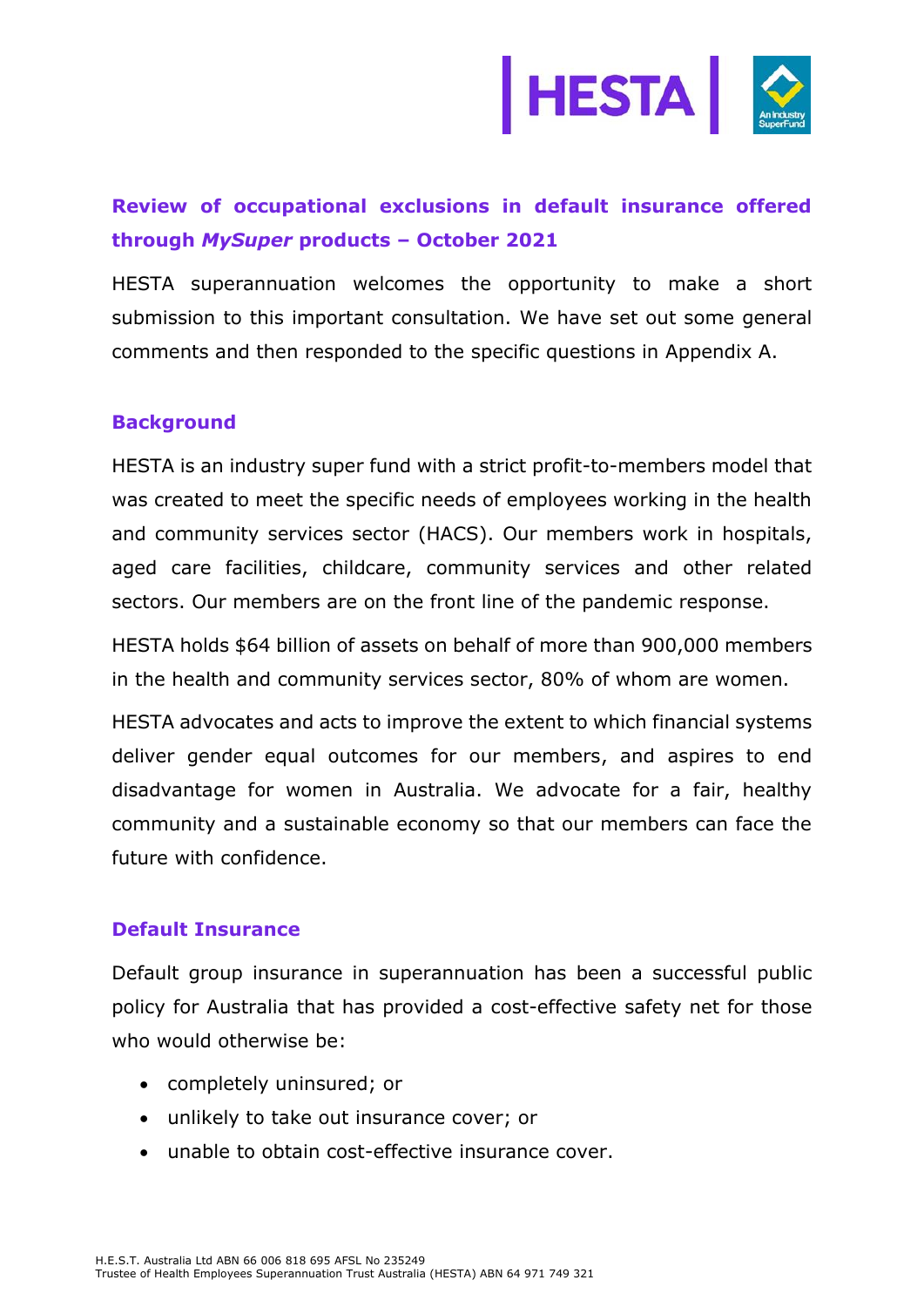HESTA supports the ongoing provision of affordable, sustainable, and appropriate group insurance through superannuation. It is of utmost importance that members of both MySuper and choice superannuation products are able to receive full benefit from the insurance they pay for, and therefore HESTA does not have any occupational exclusions for our default insurance cover.

This review has arisen in the context of the impending onset of stapling on 1 November 2021. Stapling will potentially have long-term far-reaching impacts on the membership of super funds and ultimately the cost of default insurance. As stapled members age and change careers they may have default insurance cover that is inadequate for their ongoing needs.

If the average membership age increases due to retention of existing members with less new entrants at younger ages, then there may be an increased cost for default insurance or reduced insured benefits. There is a clear need to assess the impact of the removal of occupational exclusions on wider pricing and group insurance design.

We believe that detailed information is required about these potential pricing implications for members to determine whether any mitigating measures are required in addition to a legislative ban.

As stapling reduces allocations to workplace default funds over time, there will be an increased risk that any occupational exclusions in the insurance offerings of some stapled funds will result in members paying for insurance they have little or no chance of claiming when they most need it. HESTA gives qualified support for a legislative ban on occupational exclusions (Option 4).

In addition, given the implementation of stapling, this consultation should be extended to consider insurance arrangements for members who don't receive default cover or are in a non-Mysuper product.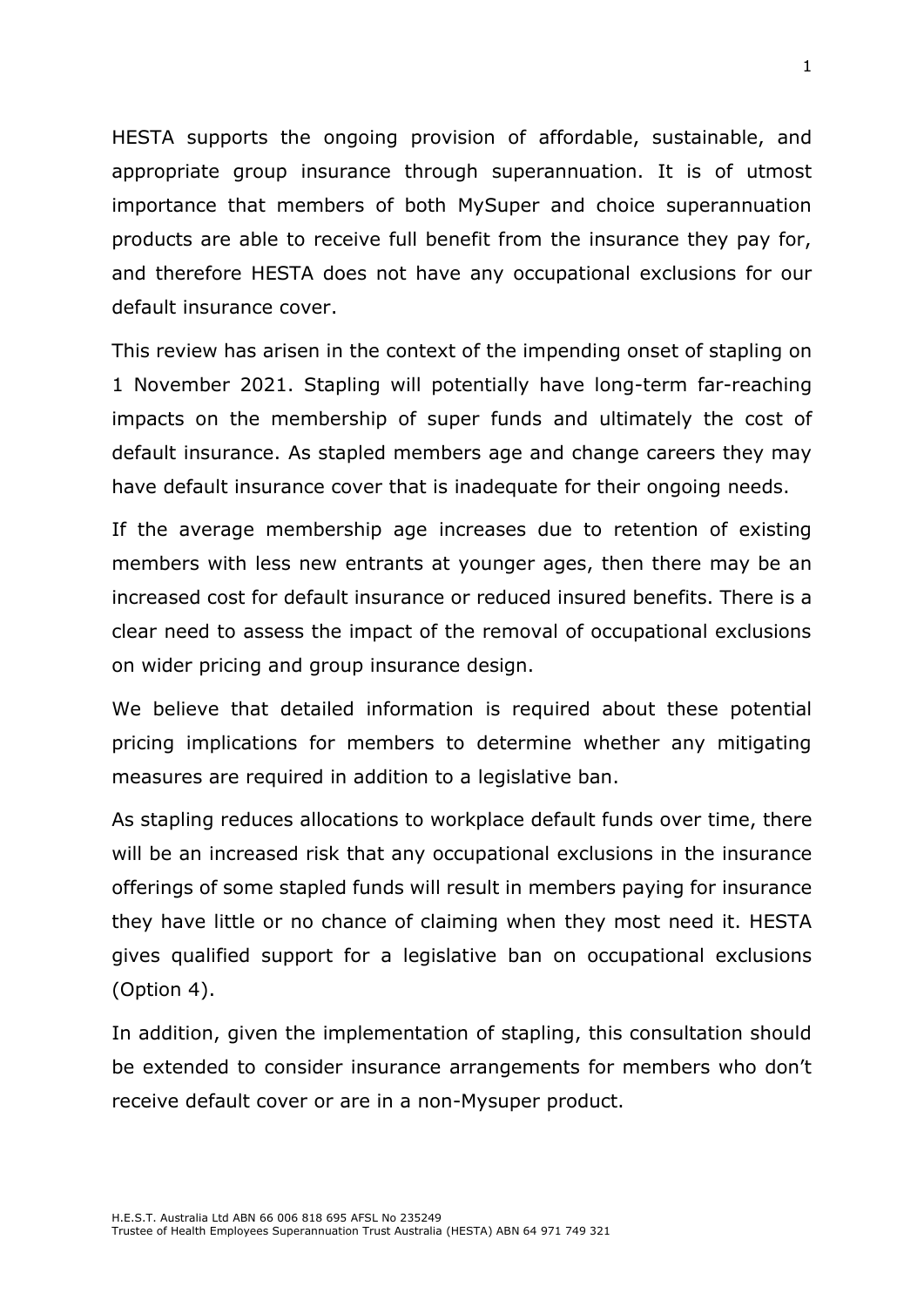### **Stapling and cover for dangerous occupations**

The implementation of stapling highlights non-default insurance cover for workers in dangerous occupations – specifically cover for workers who are under 25 and therefore don't receive default cover, and for those who are stapled to non-MySuper products.

The Putting Members' Interests First (PMIF) reforms that were implemented in 2020 removed automatic insurance for members under 25 years old and members with balances under \$6,000 and ceased the future default application of insurance to a member until they meet the age 25 and account balance of \$6,000 requirements.

The COVID19 pandemic has created an environment where almost every HACS employee is now working in a dangerous occupation. The outbreak of COVID in aged care facilities was a stark example of this. All employees at key employers providing health or community services would have potential exposure to COVID - not just specific occupations.

The PMIF reforms did provide a mechanism to recognise that certain occupations were dangerous and that workers in those occupations should be automatically covered regardless of their age and account balance.

It provides exception provisions under  $PMIF<sup>1</sup>$  that can be applied by a superannuation fund if:

- an actuary has certified that the occupation of workers is in the riskiest quintile of Australian occupations; or
- $\bullet$  the occupation is an 'emergency services worker<sup>'2</sup> (as defined for the purposes of the *Work Health and Safety Act 2011*).

<sup>1</sup> Section - 68AAF Dangerous occupation exception - *Superannuation Industry (Supervision) Act 1993.*

 $2$  We note the 'emergency services worker' definition currently includes workers such as police officers, fire fighters and paramedics but does not include nurses, midwives, and personal care workers.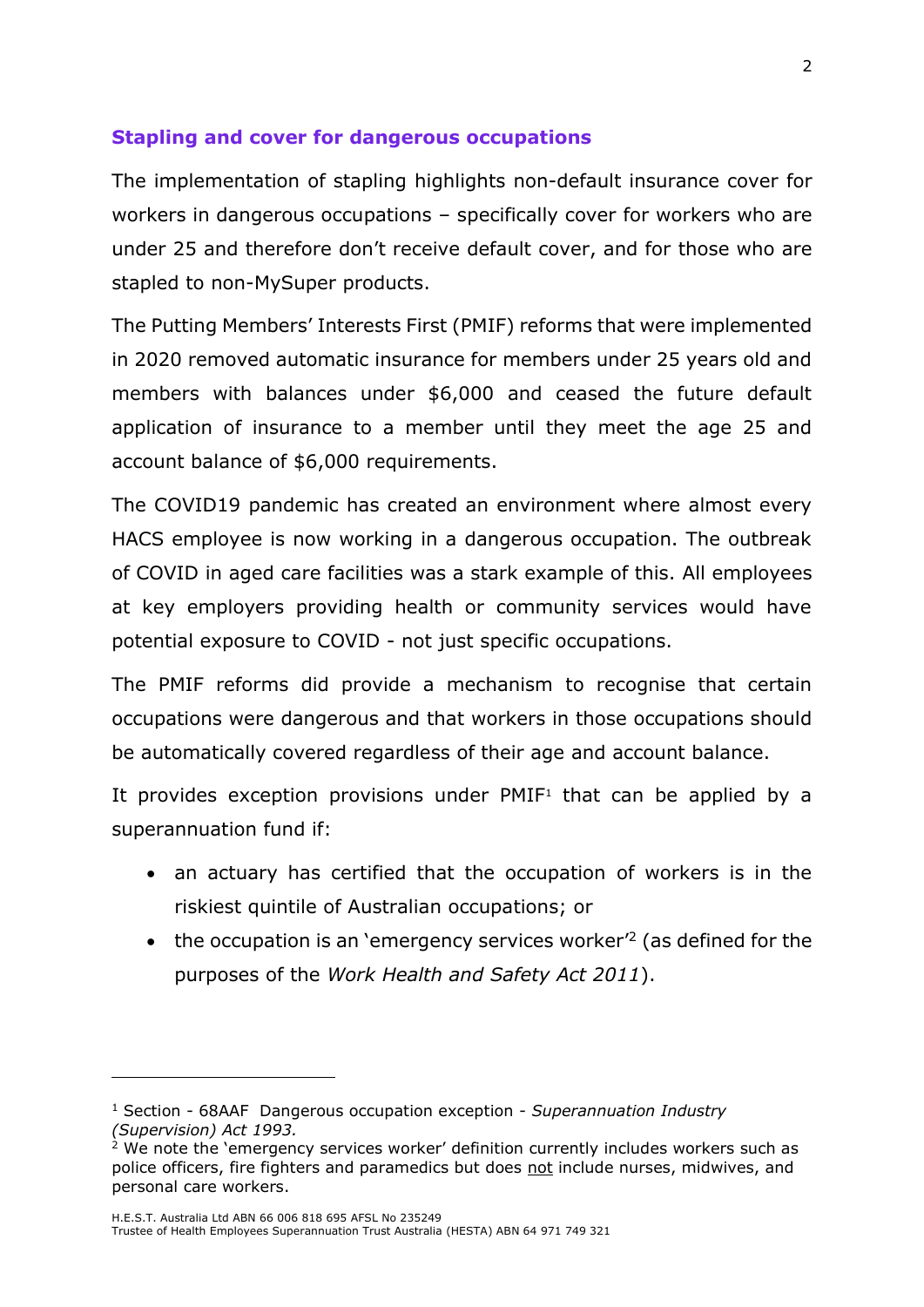Stapling will mean that the efficacy of this protection will be significantly reduced as workers who are under 25 and entering a dangerous occupation will be less likely to default into a MySuper product in a fund that makes use of this provision to cover younger members.

Consideration of occupational exclusions needs to extend to how these members will be covered. This includes considering:

- Removing occupational exclusions from non-default insurance for members who are under 25 and entering/in dangerous occupations
- Removing occupational exclusions for workers who are entering/in dangerous occupations and stapled to non-MySuper products
- Requiring the ATO to report a stapled fund only where the fund has insurance appropriate to the occupational risk of the job the member is entering when an employer requests notification of the stapled fund for the new worker

We also believe that consideration should be given to revising the PMIF mechanisms relating to dangerous occupations to recognise potentially dangerous workplaces in which stapling should not apply so that default super be provided which ensures that employees remain eligible for appropriate insurance cover.